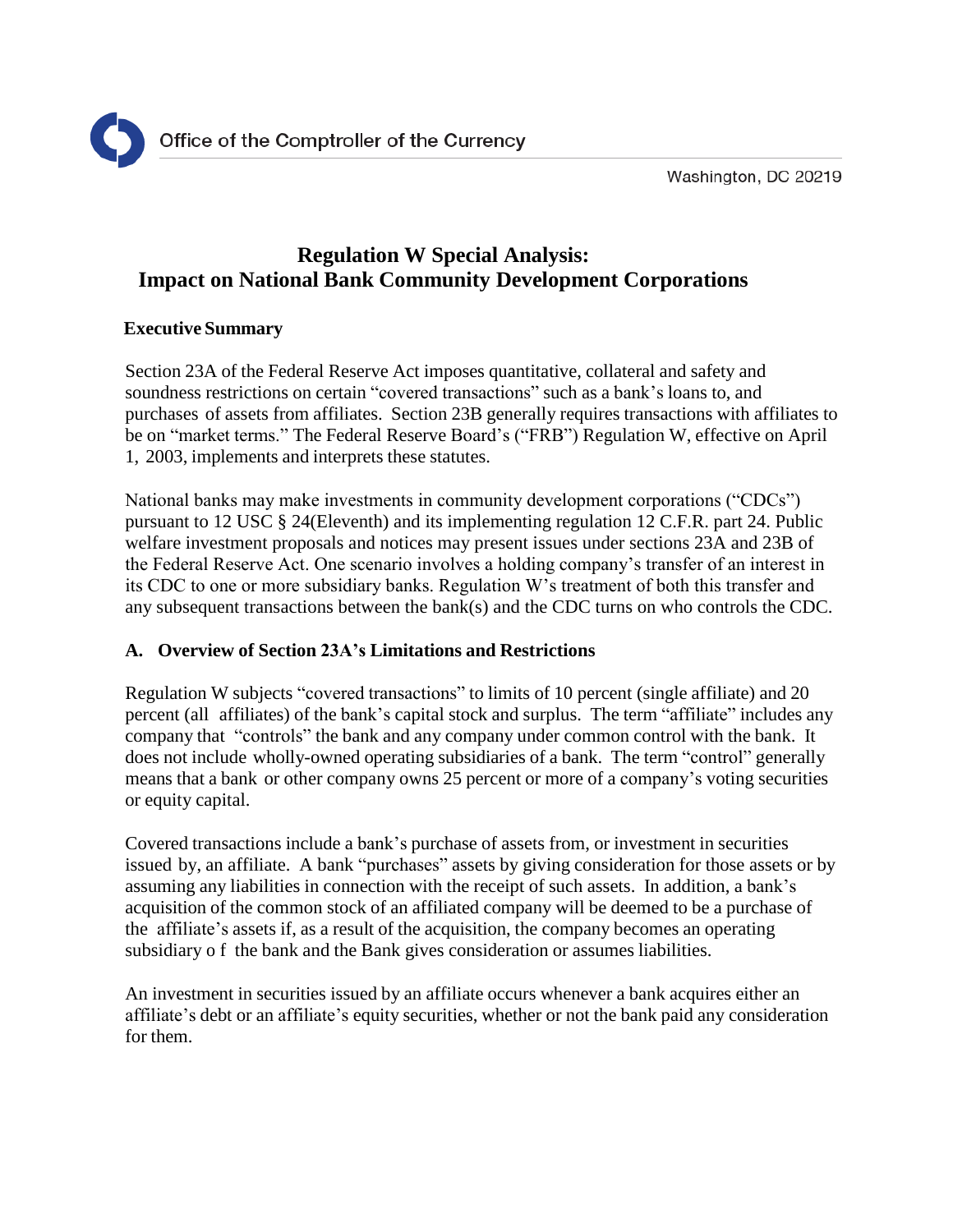Regulation W also contains certain exemptions from some or all of the limitations and restrictions. Important among these is the so-called "sister-bank" exemption, which allows a bank to transact with an insured affiliated bank or an insured affiliated bank's operating subsidiary, without regard to any limitations or restrictions except the safety and soundness requirement and the prohibition against a bank's purchase of low-quality assets. The regulation also includes a new, though limited, exemption for certain internal corporate reorganizations and recodifies the FRB's existing exemption for mergers between banks and affiliated insured banks that are subject to the Bank Merger Act ("BMA").

## **B. Overview of Section 23B's Market Terms Requirement**

Regulation W also provides that "covered transactions," as well as certain other transactions between a national bank and its affiliates, are subject to the market terms requirement of section 23B. This means that the transactions must be on terms and under circumstances, including credit standards, that are substantially the same, or at least as favorable to the member bank, as those prevailing at the time for comparable transactions with or involving nonaffiliates, or in the absence of comparable transactions, on terms and under circumstances, including credit standards, that in good faith would be offered to, or would apply to, nonaffiliates[.](#page-1-0)<sup>1</sup> The regulation exempts some transactions from section 23B's market terms requirement, including transactions exempt from section 23A pursuant to the sister-bank and BMA exemptions.

# **C. Common Scenario Pertaining to Bank Investments in CDCs**

The following chart breaks down several variations of a holding company's transfer of an interest in its CDC to one or more subsidiary banks:

<span id="page-1-0"></span><sup>1</sup> A member bank may not treat an affiliate better than a similarly situated nonaffiliate. Generally, this would not allow a member bank to transact with an affiliate on terms and conditions that it applies to its most creditworthy unaffiliated customer (unless the bank can demonstrate that the affiliate is of comparable creditworthiness as the bank's most creditworthy unaffiliated customer). Instead, the affiliate must be treated comparably to the majority of unaffiliated customers engaged in the same business and having comparable credit quality and size, as the affiliate.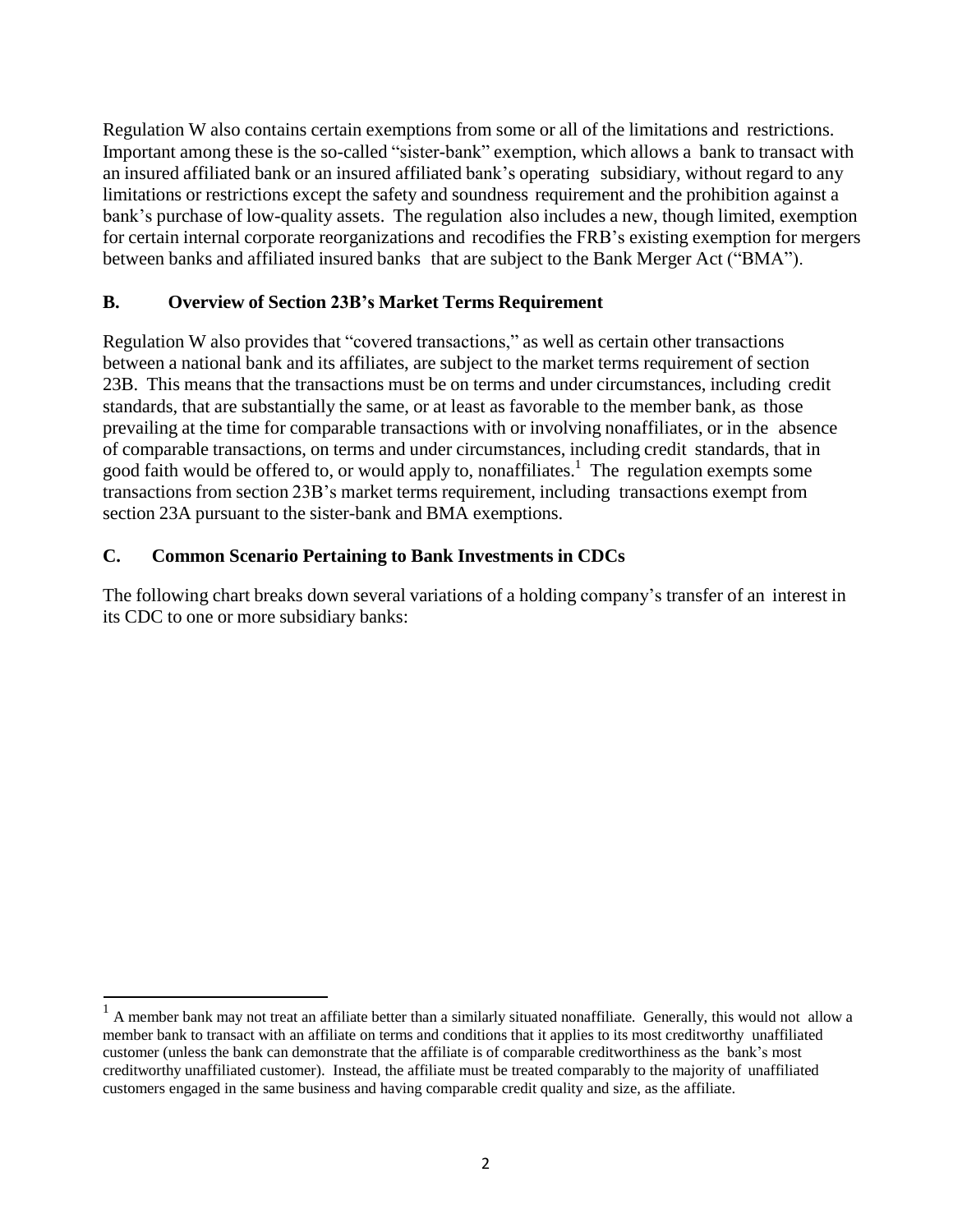|                                                                                                                             | How does Regulation W treat the<br>acquisition of the CDC by the<br>Bank(s)?                                                                                                                                                                                                                                                                                                                                                                                                                                                                                                                                                                           | After acquisition, what is the<br>status of the CDC with respect<br>to the Bank $(s)$ ?                                                             |
|-----------------------------------------------------------------------------------------------------------------------------|--------------------------------------------------------------------------------------------------------------------------------------------------------------------------------------------------------------------------------------------------------------------------------------------------------------------------------------------------------------------------------------------------------------------------------------------------------------------------------------------------------------------------------------------------------------------------------------------------------------------------------------------------------|-----------------------------------------------------------------------------------------------------------------------------------------------------|
| <b>Bank acquires controlling</b><br>interest in CDC and holding<br>company retains less than<br>controlling interest in CDC | Purchase of assets, if the Bank gives<br>consideration or the CDC has liabilities,<br>transaction valued at the greater of (i)<br>the sum of the total amount of<br>consideration given and the total<br>liabilities of the CDC or (ii) the total<br>value of all covered transactions<br>acquired as a result of the security<br>acquisition.<br>Investment in securities issued by an<br>affiliate, if the Bank gives no<br>consideration and the CDC has no<br>liabilities, transaction valued at the<br>greater of (i) the total amount of<br>consideration given including liabilities<br>assumed; or (ii) the carrying value of<br>the security. | CDC is an "operating subsidiary"<br>of the Bank. Going forward,<br>Regulation W does not apply to<br>transactions between the Bank and<br>the CDC.  |
| <b>Bank acquires controlling</b><br>interest in CDC and holding<br>company retains a controlling<br>interest in CDC         | Investment in securities issued by an<br>affiliate, transaction valued at the greater<br>of (i) the total amount of consideration<br>given including liabilities assumed; or<br>(ii) the carrying value of the security.                                                                                                                                                                                                                                                                                                                                                                                                                               | CDC is an affiliate of the Bank.<br>Going forward, transactions<br>between the Bank and the CDC<br>are subject to Regulation W.                     |
| <b>Bank acquires less than</b><br>controlling interest in CDC<br>and holding company retains<br>controlling interest in CDC | Investment in securities issued by an<br>affiliate, transaction valued at the greater<br>of (i) the total amount of consideration<br>given including liabilities assumed; or<br>(ii) the carrying value of the security.                                                                                                                                                                                                                                                                                                                                                                                                                               | CDC is an affiliate of the Bank.<br>Going forward, transactions<br>between the Bank and the CDC<br>are subject to Regulation W.                     |
| Multiple affiliated banks each<br>acquire a less than controlling<br>interest and holding company<br>retains no interest    | Investment in securities issued by an<br>affiliate, transaction valued at the greater<br>of (i) the total amount of consideration<br>given including liabilities assumed; or<br>(ii) the carrying value of the security.                                                                                                                                                                                                                                                                                                                                                                                                                               | CDC is an affiliate of each of the<br>Bank. Going forward, transactions<br>between each of the Banks and<br>the CDC are subject to<br>Regulation W. |